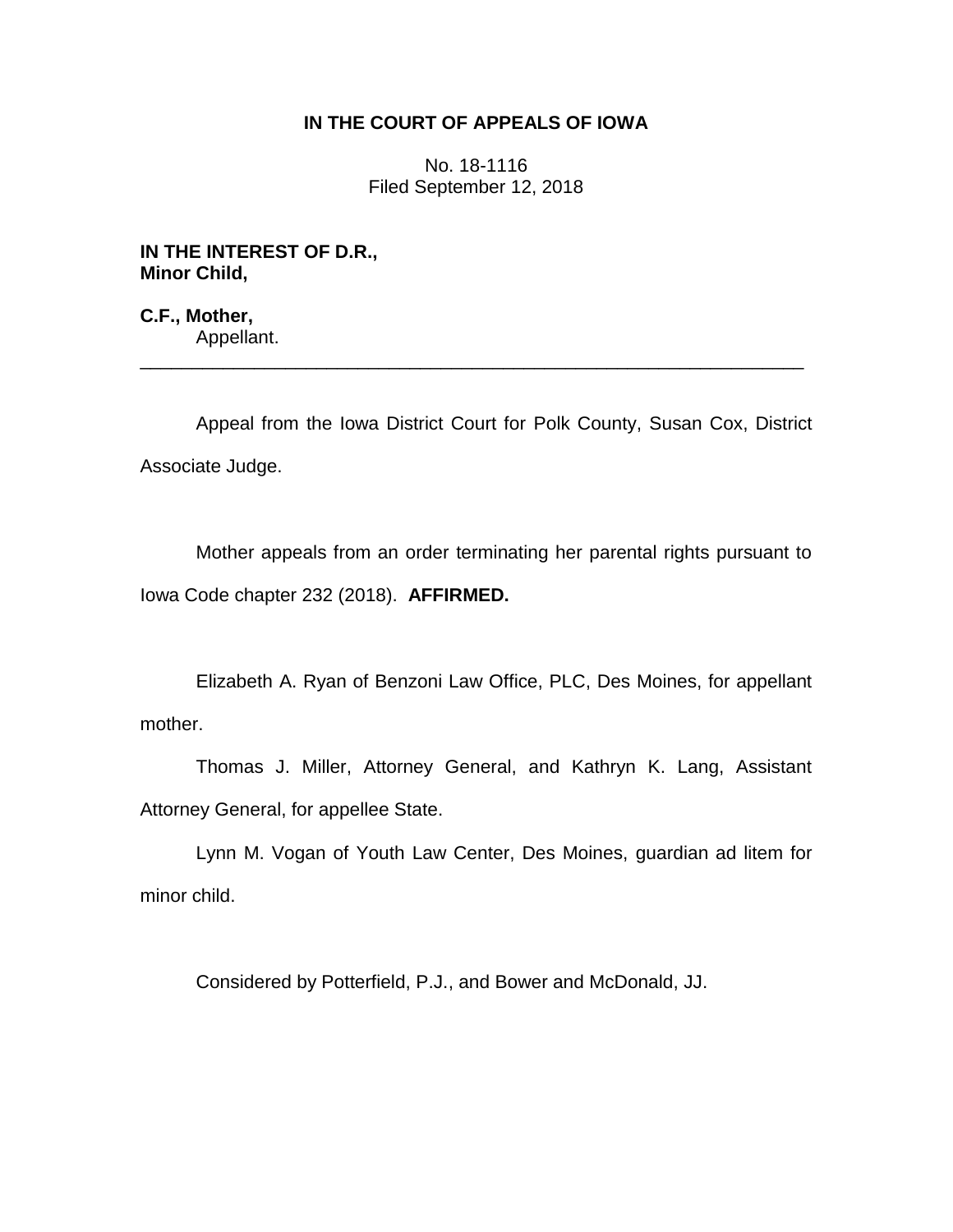## **McDONALD, Judge.**

This case arises out of a child welfare proceeding initiated pursuant to Iowa Code chapter 232 (2018). The mother of the child at issue appeals from an order terminating her parental rights pursuant to Iowa Code section 232.116(1)(d), (h), and (i). On appeal, the mother challenges the sufficiency of the evidence supporting one of the statutory grounds authorizing the termination of her parental rights. She also contends the juvenile court should have given her additional time to reunite with the child.

This court reviews termination proceedings de novo. *See In re A.M.*, 843 N.W.2d 100, 110 (Iowa 2014). The statutory framework authorizing the termination of a parent-child relationship is well established. *See In re A.S.*, 906 N.W.2d 467, 472–73 (Iowa 2018) (setting forth the statutory framework). The burden is on the State to prove by clear and convincing evidence (1) the statutory ground or grounds authorizing the termination of parental rights and (2) "termination of parental rights is in the best interest[] of the child[]." *See In re E.H.*, No. 17-0615, 2017 WL 2684420, at \*1 (Iowa Ct. App. June 21, 2017). Even where the State proves its case, however, the juvenile court has the discretion to preserve the parent-child relationship where the parent proves by clear and convincing evidence a statutory factor allowing preservation of the parent-child relationship. *See* Iowa Code § 232.116(3) (setting forth permissive factors to avoid the termination of parental rights); *In re A.S.*, 906 N.W.2d at 476 (stating it is the parent's burden to prove an exception to termination).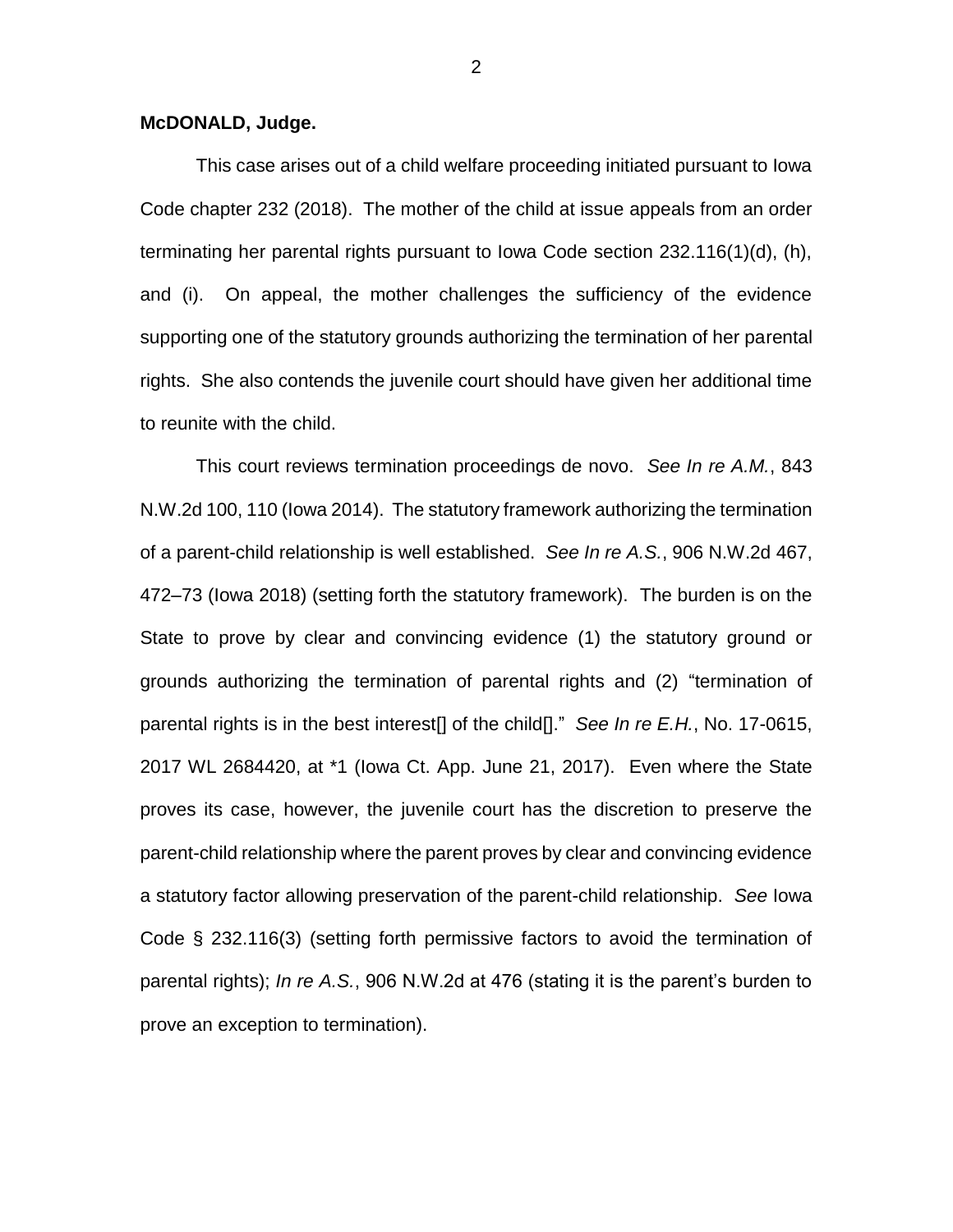We first address the sufficiency of the evidence. The mother contends there is insufficient evidence to support termination of the mother's parental rights pursuant to Iowa Code section 232.116(1)(i). The mother does not challenge the sufficiency of the evidence supporting the other statutory grounds authorizing the termination of her parental rights. The mother's failure to challenge any of the other grounds constitutes waiver of any challenge to the other grounds. *See In re M.K.*, No. 14-0676, 2014 WL 2885366, at \*2 (Iowa Ct. App. June 25, 2014). Where, as here, "the juvenile court terminates parental rights on more than one statutory ground, we may affirm the juvenile court's order on any ground we find supported by the record." *In re A.B.*, 815 N.W.2d 764, 774 (Iowa 2012). We conclude there is clear and convincing evidence supporting termination of the mother's parental rights pursuant to section 232.116(1)(d) and (h). Because we have concluded there is sufficient evidence to support the termination of the mother's parental rights pursuant to section 232.116(1)(d) and (h), we need not address her challenge to the sufficiency of the evidence under paragraph (i).

The mother also contends the juvenile court should have given her additional time to pursue reunification efforts with the child at issue. Pursuant to Iowa Code section 232.104(2)(b), the juvenile court may enter an order deferring permanency for six months upon a finding the need for the child's removal will no longer exist at the end of the additional six-month period. The court must "enumerate the specific factors, conditions, or expected behavioral changes which comprise the basis for the determination that the need for removal . . . will no longer exist at the end of the [extension]." Iowa Code § 232.104(2)(b). "The court may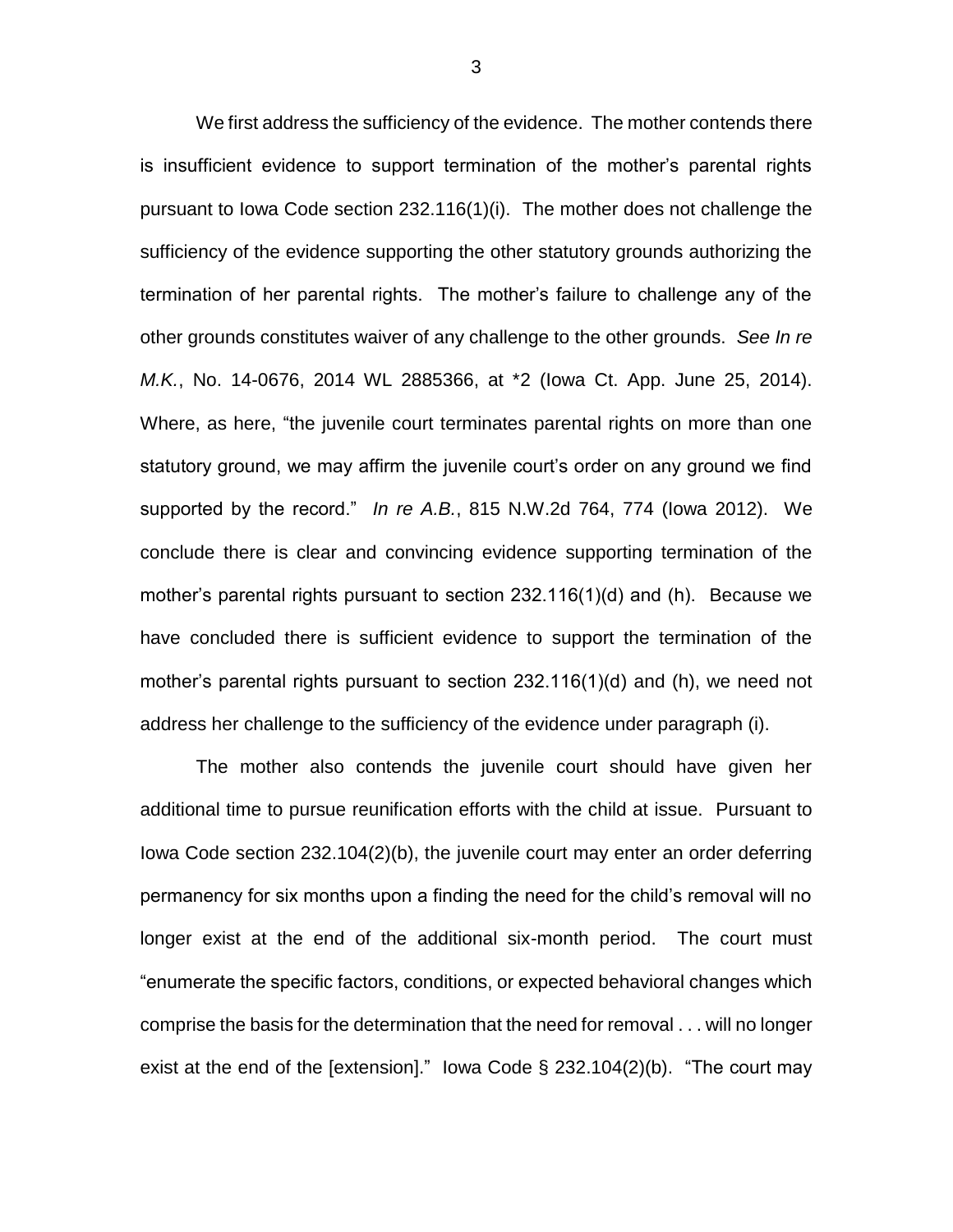look at a parent's past performance" in determining if such a deferral is appropriate. *In re T.D.H.*, 344 N.W.2d 268, 269 (Iowa Ct. App. 1983). "The judge considering [deferred permanency] should however constantly bear in mind that, if the plan fails, all extended time must be subtracted from an already shortened life for the children in a better home." *In re A.A.G.*, 708 N.W.2d 85, 92 (Iowa Ct. App. 2005).

There is no evidence in the record showing the need for removal would no longer exist if the mother were given additional time to receive services. The mother does not identify what specific services would resolve the need for removal. She does not identify the specific factors, conditions, or expected behaviors she would change if given additional time to work toward reunification.

In contrast, the record shows the mother is not amenable to resolving the issues giving rise to removal. The child was born in May 2017. In June 2017, the mother took the infant child to an urgent-care clinic due to her concerns regarding the child twitching. The treating physician advised the mother that the twitching could represent seizure activity and that the child should be transported by ambulance to an emergency room. The mother became irate, refused further treatment, and left the clinic with the child. An hour later, the mother and father did take the child to the emergency room. Medical staff reported the mother was irrational and uncontrollable. Medical staff determined the child had suffered nonaccidental injuries, including bleeding in the brain, bilateral retinal hemorrhages, and a femoral fracture. The police interviewed the mother the following day, and she admitted to causing the injuries. The State charged the mother with three counts of child endangerment causing serious injury, child abuse, and neglect of

4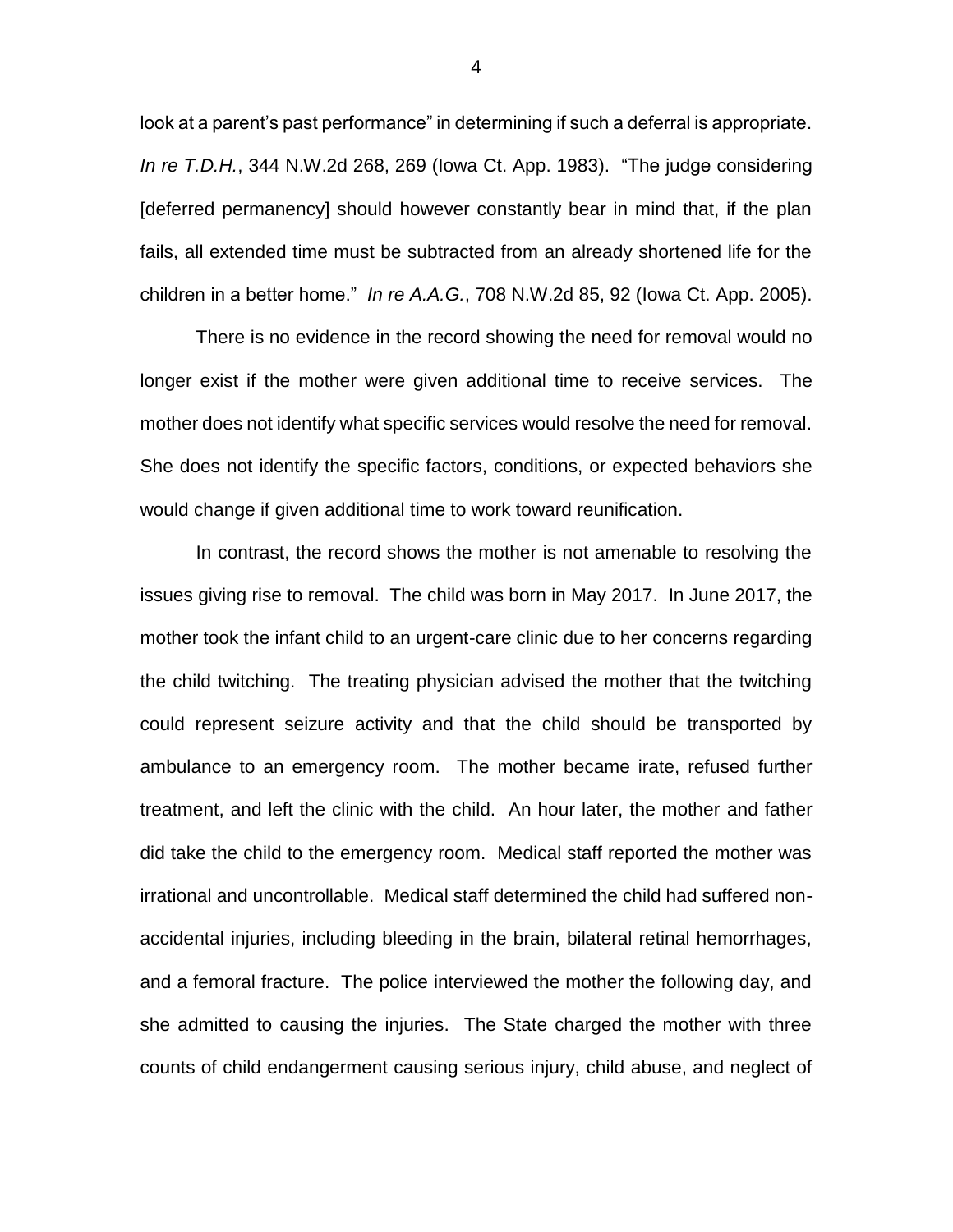a dependent person. In March 2018, the mother pleaded guilty to child endangerment causing bodily injury and neglect of a dependent person. The factual basis for the plea related to the mother leaving the clinic with the child without immediately obtaining medical care.

Concurrent with the criminal proceedings, the State initiated this child welfare proceeding. In July 2017, the child was removed from the care of the mother and services were initiated. The services initially did not include visitation with the child due to the entry of a no-contact order in the criminal case. In January 2018, the no-contact order in the criminal case was modified to allow the mother supervised visitation with the child to pursue psychotherapy. The mother initiated child-parent psychotherapy, but the mother refused to discuss the child's injuries as part of the therapeutic process. Subsequently, the State petitioned to terminate the mother's parental rights. At the termination hearing, the mother testified she took a plea deal but denied knowledge of who or what caused the child's injuries. The juvenile court found the mother's denial of causing the child harm not credible. We defer to the juvenile court's credibility finding*. See In re D.W.*, 791 N.W.2d 703, 706 (Iowa 2010) (noting a reviewing court is deferential to the juvenile court's credibility findings).

The mother's refusal to acknowledge and recognize the physical abuse she inflicted on the child supports the termination of the mother's parental rights. Her current refusal to acknowledge and recognize the serious injuries she previously admitted to inflicting upon her son shows she would not be amenable to treatment and would not make the necessary changes to protect the child from further harm.

5